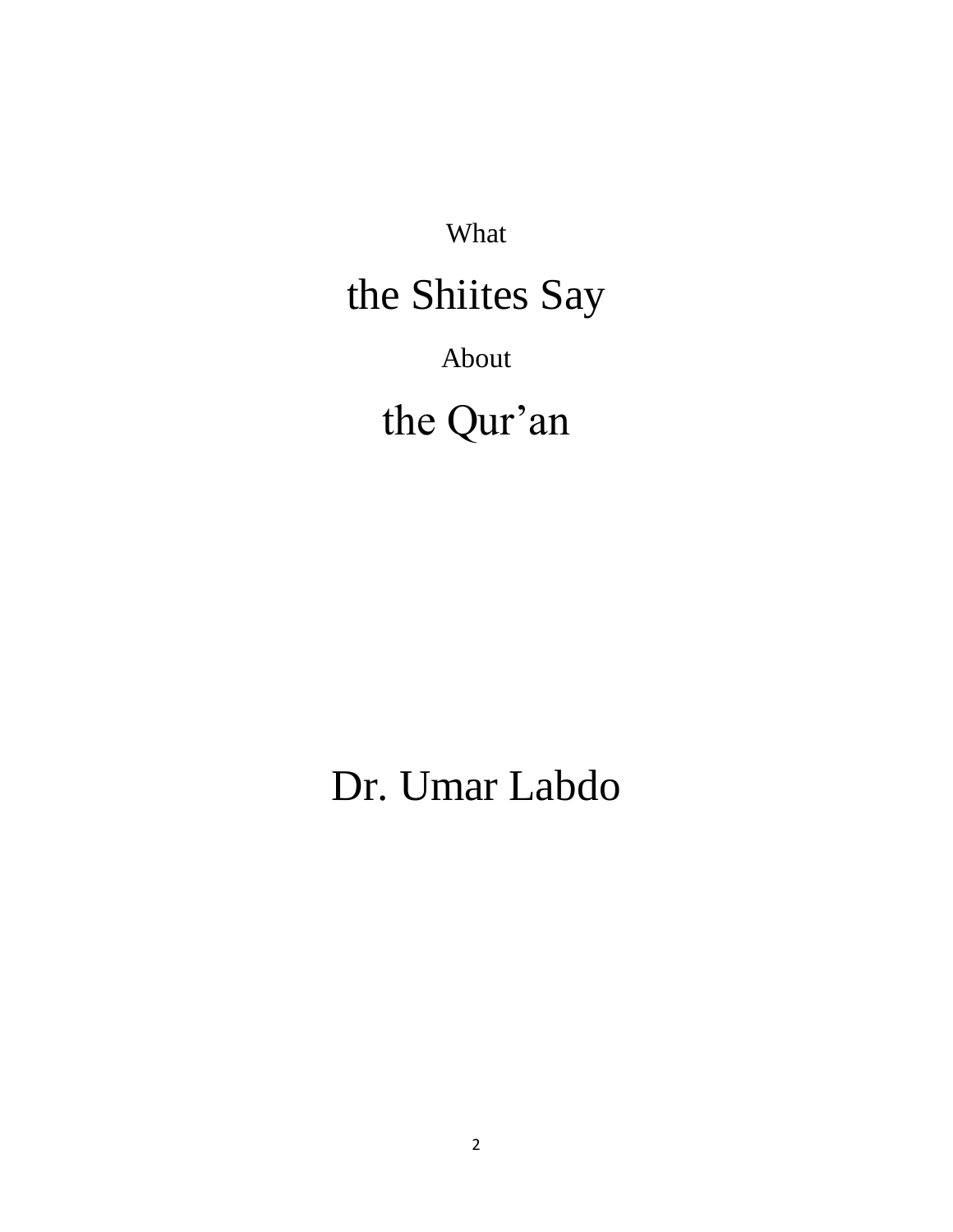### بسم الله الرحمن الرحيم

The Shiites believe that the Qur'an is incomplete. According to them, the Book is full of contradictions, interpolations, inaccuracies and inconsistencies. And who is responsible for this falsification of the Qur'an? The Shiites say it is the *Sahabah*, the Companions who were the custodians of the Book and who preserved and compiled it after the Prophet. They say the Companions embarked on this slanting of the Qur'an in order to cover their scandalous and disgraceful acts, which are graphically exposed in the Qur'an, and to hide the outstanding traits and qualities of the family of the Prophet, the *Ahlul Bait,* including Ali's right to be the Imam after the Prophet, which are also explicitly set out in the Book.

A renowned Shiite scholar, Hashim bin Sulaiman al-Bahrani, says in his book on *Tafsir*, "You should know (dear reader) that the incontrovertible truth, according to multi-channeled narrations, is that this Qur'an, which is in our possession, has been subjected to changes after the Prophet (peace be upon him), and those who compiled it omitted from it a lot of words and verses." $1$ 

The author of **al-Kafi**, the most authentic book in Shi'ah tradition, gives us an idea of the amount of the Qur'an which has been omitted. He narrates from Abu Abdillah Ja'far Sadiq, the sixth Shi'ah Imam, who says, "The Qur'an which Jibril (peace be upon him) brought to Muhammad (peace be upon him), is made up of seventeen thousand verses."<sup>2</sup> If we consider the fact that the Qur'an that is in our possession today is made up of just 6,236 verses, <sup>3</sup> we realize that the part omitted, according to the Shiites, is about two-thirds of the Book. This means that, in Shiite view, what the Muslims have today of the Qur'an is just a leftover!

 $\overline{\phantom{a}}$ 

<sup>1</sup> Hashim bin Sulaiman al-Hussaini al-Bahrani, **al-Burhan fi Tafsir al-Qur'an**, al-Matba'ah al-Ilmiyyah, Qum-Iran, 1393 A.H., p. 36.

<sup>2</sup> Muhammad bin Ya'aqub al-Kulaini, **Usul al-Kafi,** Dar al-Kutub al-Islamiyyah, Tehran, n.d., vol. 2 p. 634.

<sup>3</sup> Imad al-Din Isma'il bin Kathir, **Tafsir al-Qur'an al-Azim,** Maktabah al-Safah, Cairo, 2002, vol. 1 p. 17.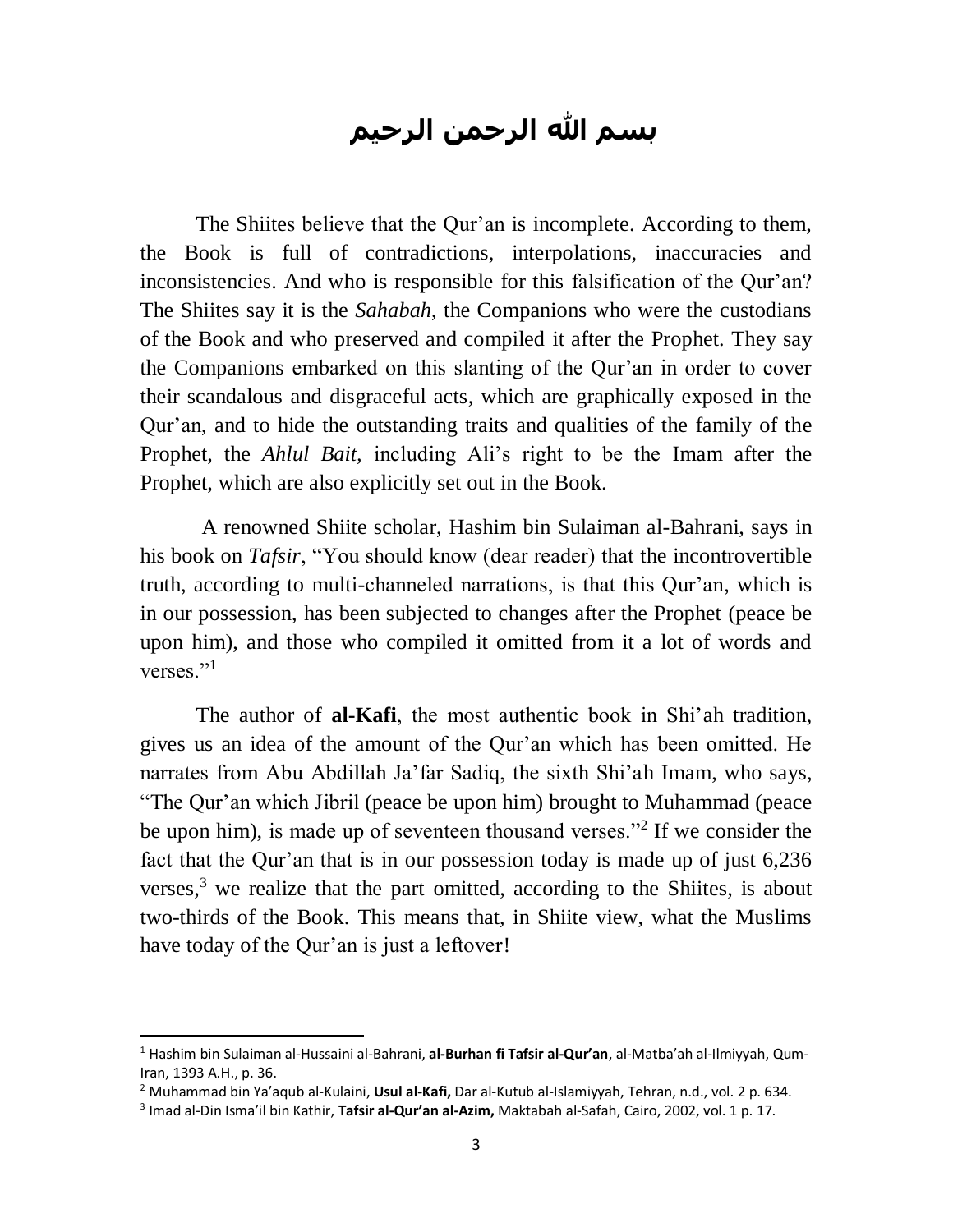There are countless narrations in Shi'ah books, and from their religious authorities, confirming this view about the Qur'an. Ni'matullah al-Jaza'iri, the fiery Shiite scholar, says they are more than two thousand.<sup>1</sup> Another Shiite scholar, Muhammad bin Nu'man, known as al-Mufid, asserts that all the Shiite sects are unanimous on the view as a cardinal principle of their faith. $2$ 

Historically, the Shiites have a number of "scriptures" which they hold sacred and which they believe escaped the corrupting hands of the "enemies of the *Ahlul Bait"* (meaning the Companions) and therefore retained their purity. Among them are the following:

1*.* **Mus'haf Fatimah**. This is the authentic, uncorrupted "Qur'an", which the Shiites inherited from Fatimah, the daughter of the Prophet and mother of the Imams, and which has been preserved by the Imams and their closest disciples and followers. Shiite scholars attribute to their sixth Imam, Ja'afar Sadiq, the claim that, "Fatimah left behind a volume which is not the Qur'an but it is the word of Allah *revealed* to her. It was the Prophet's dictation and Ali's handwriting."<sup>3</sup> In another version of the same narration, he says: "It is a volume three times the like of your Qur'an but, by God, it contains not a single letter of your Qur'an."<sup>4</sup>

2. **Al-Sahifah al-Jami'ah**. This is another sacred book in Shi'ah tradition. Al-Kulaini quotes Ja'afar Sadiq as describing it in the following words, "It is a scroll measuring seventy *zira'* long (about 47.6 meters), dictated by the Prophet and written by Ali. It contains all the lawful and the prohibited and whatever is needed by the people to the minutest detail."<sup>5</sup>

 $\overline{\phantom{a}}$ 

<sup>1</sup> Hussain bin Muhammad al-Nauri al-Tabarsi, **Fasl al-Khitab fi Ithbat Tahrif Kitab Rabb al-Arbab**, locally printed in Iran, n.d., n.p., p. 248.

<sup>2</sup> Muhammad bin Muhammad bin Nu'man al-Mufid, **Awa'il al-Maqalat fi al-Mazahib al-Mukhtarat**, Dar al-Kitab al-Islami, Beirut, 1403/1983, p. 49.

<sup>3</sup> Abu Ja'afar Muhammad bin Hussain bin Farrokh al-Saffar, **Basa'ir al-Darajat al-Kubra fi Fada'il Aali Muhammad**, Manshurat al-A'lami, Tehran, 1362 A.H., p. 176. See also, Muhammad Baqir al-Majlisi, **Bihar al-Anwar al-Jami'ah li Durar Akhbar al-A'immah al-At'har**, Dar Ihya' al-Turath al-Arabi, Beirut, 1403 A.H., vol. 26 pp. 41-42.

<sup>4</sup> See, al-Kulaini, **Usul al-Kafi**, op. cit., vol. 1 p. 171.

<sup>5</sup> Ibid., vol. 1 p. 171.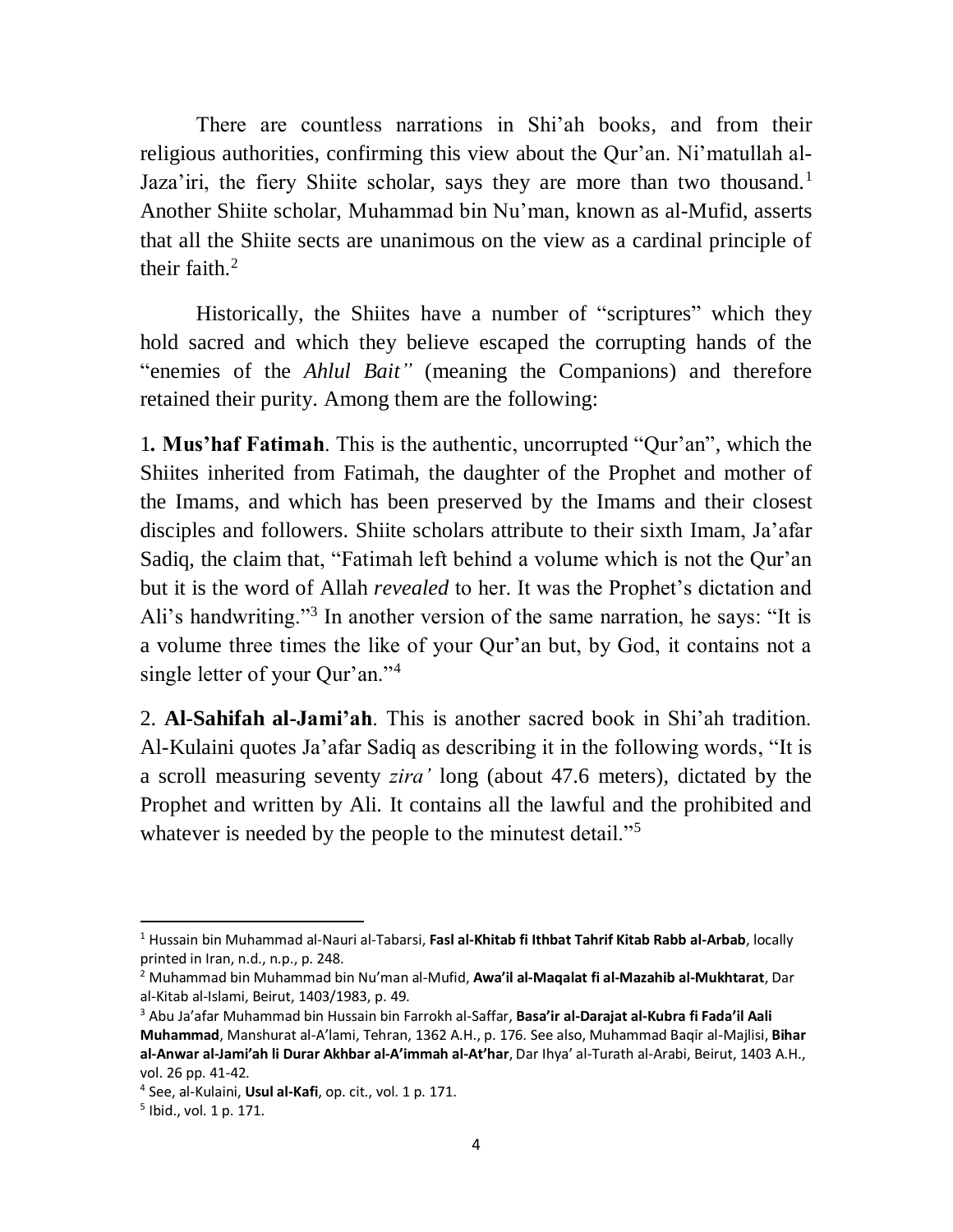3. **Al-Jafar**. This is another sacred book in Shi'ah tradition that they revere and which they regard as a source of guidance and law. Al-Kulaini quotes the sixth Shi'ah Imam as having said concerning the book, "Indeed in my possession is **al-Jafar**. [The narrator said]: I asked him, 'What is in it?' [He] replied: David's Psalms, Moses' Torah, Jesus' Gospel and Abraham's Scrolls. It contains all the lawful and the prohibited."<sup>1</sup> What this means is that **al-Jafar** is a sacred book which, like the Noble Qur'an, contains the essentials of all the revealed scriptures.

There are other books held sacred by the Shiites, such as **Sahifah al-Zu'abah, Sahifah al-Namus** and **Sahifah al-Abitah**, but the abovedescribed ones are the most important.

**Mus'haf Fatimah** as "the word of Allah *revealed* to Fatimah, dictated by the Prophet and hand-written by Ali," is by far the most important of all the Shi'ah sacred books. As the Shiite "Qur'an", it has interesting contrast to the Muslim Qur'an as we know it today and as it has been known ever since it was revealed to Prophet Muhammad (peace be upon him), fourteen hundred years ago.

We have a graphic description of **Mus'haf Fatimah** in many important Shi'ah sources. For example, in **Kitab Sulaim bin Qais**, one of the earliest Shi'ah sources and which, due to its importance, is known as "the ABC of Shiism", we read the following information. *Surah* al-Ahzab (chapter 33), which in the Qur'an has 73 verses, in the **Mus'haf** it is 286 verses long (exactly the number of the longest chapter of the Qur'an – al-Baqarah!). *Surah* al-Nur (chapter 24), which has a total of 64 verses in the Qur'an, the same *Surah* in the **Mus'haf** is 160 verses long. Also, *Surah* al-Hujurat (chapter 49), which in the Muslim Qur'an has 18 verses only, its namesake in the **Mus'haf** has 90 verses.<sup>2</sup>

Above are examples of the differences in the length of same chapters in both books. But the difference does not stop there; there are also differences in words, phrases, verses and sometimes even whole chapters. In

 $\overline{\phantom{a}}$ 

 $<sup>1</sup>$  Ibid., vol. 1 p. 173.</sup>

<sup>2</sup> **Kitab Sulaim bin Qais al-Hilali**, edited by Muhammad Baqir al-Ansari al-Zanjani, Muassasah Nashr al-Hadi, Qum-Iran, 1420 A.H., p. 122.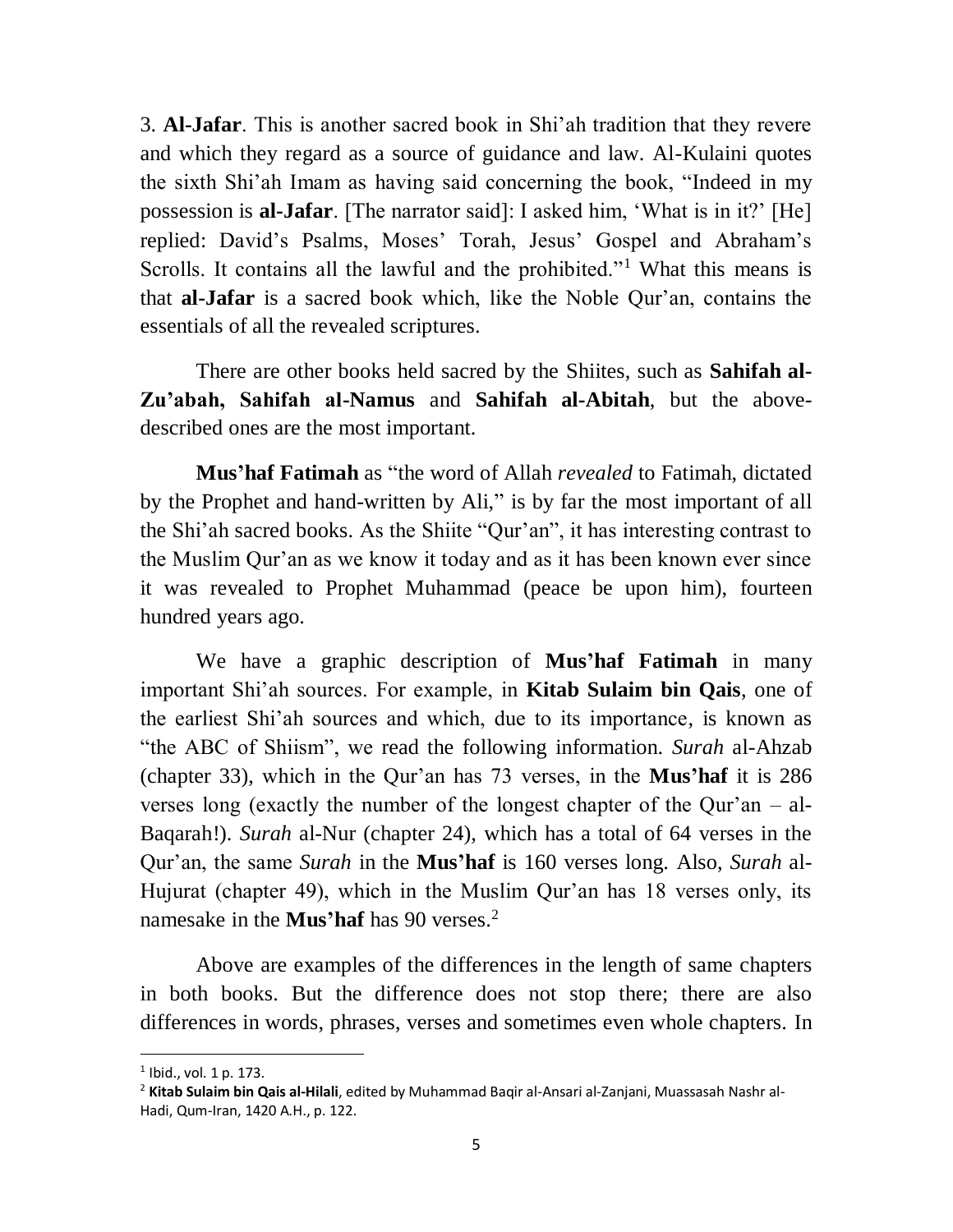fact, hardly a single chapter is found to be identical in the two books. For instance, *Surah* al-Fatiha in the **Mus'haf** concludes like this: *Ihdinas siratal mustaqim. Sirata man an'amta alaihim, gairil maghdubi alaihim wa ghairid dalin*, *Surah* al-Fil (chapter 105) opens thus: *Alam ya'tika kaifa fa'ala rabbuka bi ashabil fil*, while *Surah* al-Asr (chapter 103) reads: *Wal asr innal insana la fi khusr. Wa innahu fihi ila akhirid dahar. Illallazina amanu wa amilus salihat wa'tamaru bit taqwa, wa'tamaru bis sabr*. 1

These are just a few examples of the glaring contrast between the Noble Qur'an and **Mus'haf Fatimah,** which is the holy book of the Shi'ah religion. Interested readers may refer to **al-Shi'atu wal Qur'an** by the late Pakistani scholar, Ehsan Elahi Zahir, who has compiled all the differences between the two books from authentic Shi'ah sources in a chapter by chapter style.

Needless to say, the Shiites do not believe in the Noble Qur'an as we know it and as it exists today, at least not the whole of it. For example, they do not believe in all the verses that praise and extol the virtues of the Companions of the Prophet. Verses such as this: "*And the first to lead the way of the Muhajirun and the Ansar, and those who followed them in goodness – Allah is well pleased with them and they are well pleased with him, and he has prepared for them Gardens beneath which rivers flow, wherein they will abide forever. That is the great attainment."* (Qur'an, 9:100) are, to the Shiites, an interpolation because they contradict their belief that the Companions, especially the first ones including Abubakar, Umar and Uthman, had all committed apostasy after the death of the Prophet.<sup>2</sup> To the Shiites, therefore, this verse, and many others like it, was *added* by the Companions in order to cover their apostasy and hypocrisy. In short, they *doctored* the Book to suit their purposes!

But why do the Shiites apparently accept the Qur'an as the Sacred Book of Islam from which they derive guidance, verdicts, rules and legal opinions?

 $\overline{a}$ 

 $<sup>1</sup>$  Ibid., p. 125.</sup>

<sup>2</sup> See our booklet **What the Shiites Say about the Companions of the Prophet**.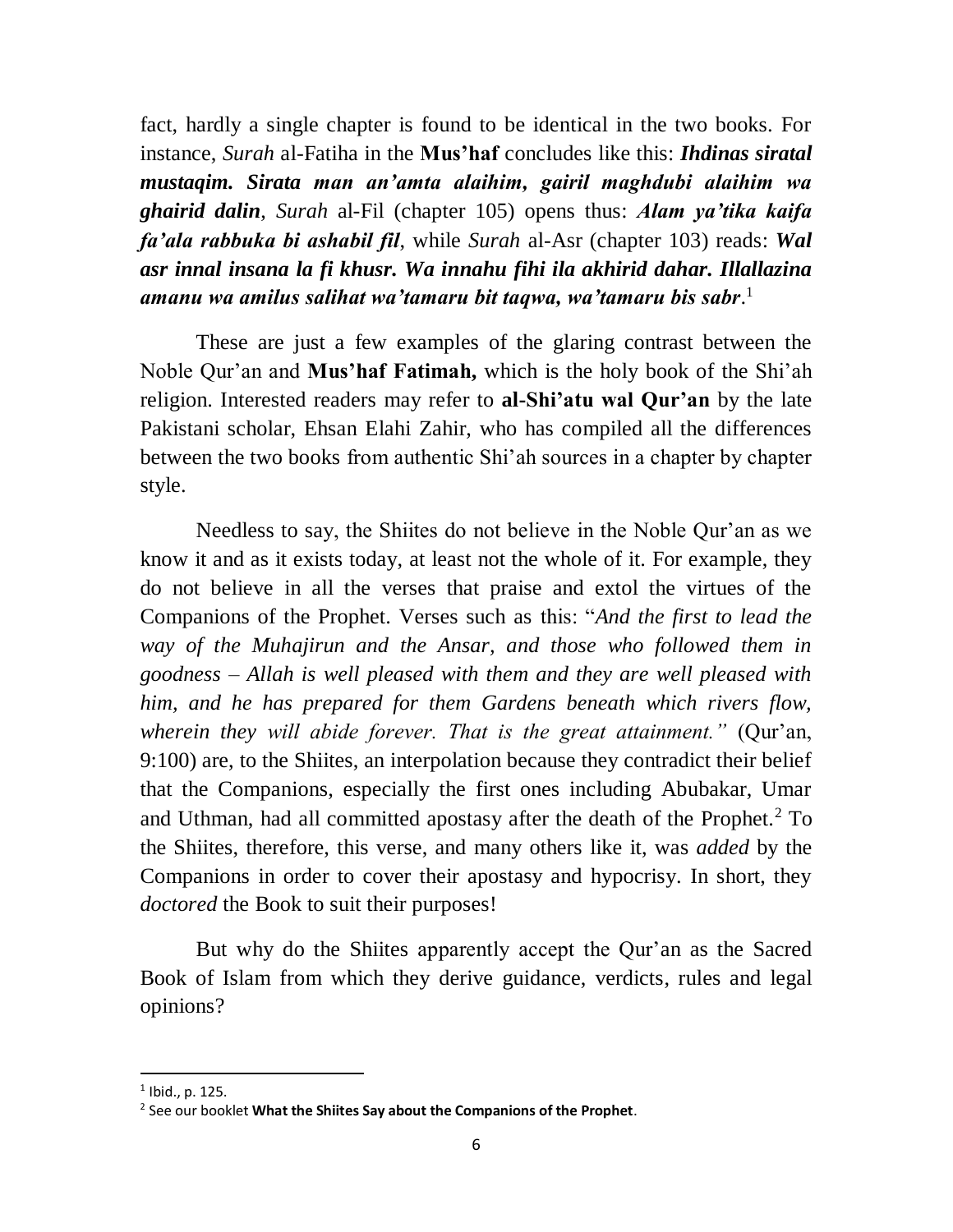The answer is that the Shiites do not accept the Qur'an in its entirety, but they pretend to do so. Otherwise why do they regard the Companions of the Prophet, the *Muhajirun* and the *Ansar*, as apostates? Why do they insist that A'isha, the Wife of the Prophet and Mother of the Faithful, had committed adultery when no less than sixteen verses of the Qur'an (in *Surah* al-Nur) have exonerated her?<sup>1</sup> It is clear, therefore, that the Shiites accept parts of the Qur'an which agree with their faith and reject other parts, which they regard as an interpolation.

Another question often asked is: Where is the Shiite "Qur'an" and why can't it be bought in the market? The answer to this question is provided by a Shi'ah scholar named Hussain al-Khurasani. He says, "We the Shiites believe that there was a Qur'an which was written by Imam Ali with his own blessed hand after he had finished preparing the Prophet's body for burial and had executed his will. The book continued to be in the custody of the Imams as a trust from Allah until it reached the Imam Mahdi who kept it and will bring it out when he appears."<sup>2</sup> This means that the book was in existence for about 250 years from Ali's time until the time of Imam Mahdi (born 255 A.H.) who took it with him in his great disappearance.<sup>3</sup> The book will be in circulation again when the Imam reappears at the end of time.

Another Shi'ah scholar gave the same explanation. He said, "After the death of the Prophet, the *Amir al-Muminin* (meaning Ali) carried it (the Qur'an) in his outer garment [*rida'*] and brought it to Abubakar and Umar while they were seated with a group of men in the mosque. He presented it to them but they said, 'We have no need for you and your Qur'an. We have our Qur'an; it is sufficient for us.' Whereupon, he said, 'You will never see it after today until the Mahdi arises.'"<sup>4</sup>

 $\overline{a}$ 

<sup>1</sup> For their false accusation of A'isha, see our booklet **What The Shiites Say about A'isha and Hafsah?**

<sup>2</sup> Hussain al-Khurasani, **al-Islam ala Dau' al-Tashayyu'**, n.d., n.p., p. 204.

 $3$  The last Imam (the 12<sup>th</sup>), who is known as the Mahdi, had two disappearances: the lesser disappearance, which continued for 65 years during which a handful of trusted disciples had contact with him, and the great disappearance which has lasted since 259 A.H. and will terminate with his reappearance at the end of time. See, Imam Musa Musawi, **A Critical Revision of Shi'ah**, the Supreme Islamic Council, Columbia, Maryland (USA), 1412/1992, pp. 77-78.

<sup>4</sup> Ni'matullah al-Jaza'iri, **Nur al-Anwar fi Sharh al-Sahifah al-Sajjadiyyah**, Dar al-Mahajjah al-Baida', Beirut, 1420 A.H., p. 175.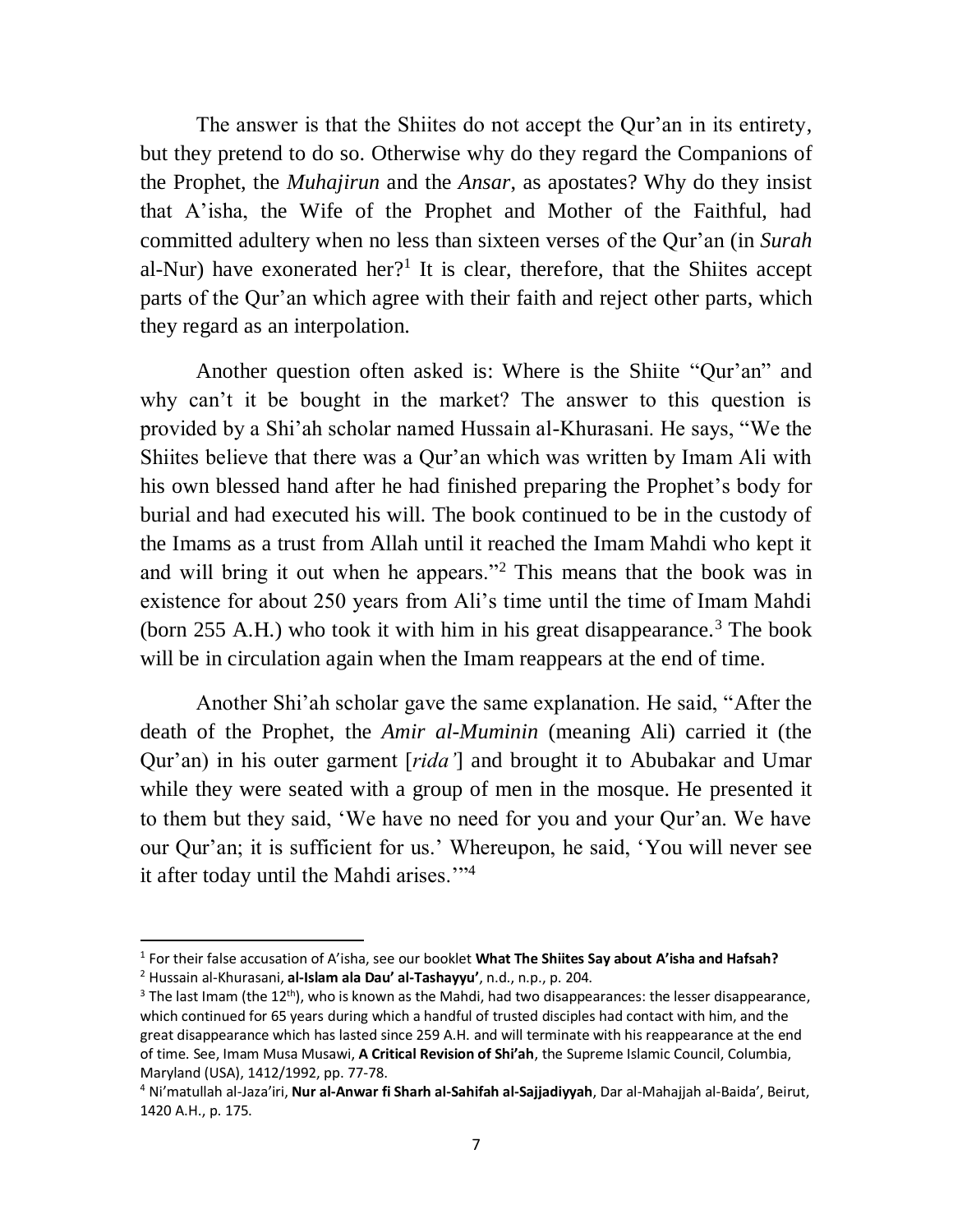So the book is not physically in existence today, but excerpts of it are found scattered in Shi'ah books, ancient and modern.

#### **The View on the Scale of the Shari'ah**

If we put this Shiite belief on the scale of the Shari'ah, we will see that it is in grave error. This is because it contradicts the clear verses of the Qur'an and many traditions of the Prophet, as well as the consensus of the Ummah. Even non-Muslim scholars and researchers have acknowledged the purity and immutability of the Qur'an.

The Qur'an challenges mankind to ponder and consider its contents if they could find any contradiction:

> *Will they not then consider the Qur'an carefully? Had it been from other than Allah, they would have found therein much contradiction.* (Qur'an, 4: 82)

The Shiite belief also denies Allah's promise to guard his Book against any human interference:

> *Verily, we, it is we who have sent down the Reminder (i.e., the Qur'an) and surely we will guard it (from corruption).* (Qur'an, 15: 9)

Indeed, Allah has protected his Book so that *"it is unassailable Scripture. Falsehood cannot come at it from before it or behind it. It is a revelation from the Wise, Owner of Praise."* (Qur'an, 41: 42)

The Shiite view of the Qur'an has grave consequences. It amounts to a denial of the Qur'an and a rejection of its verses. This, when done knowingly, will render one's *Iman* null and void. Admittedly, many Shi'ah followers, especially in Nigeria where there is lack of Islamic knowledge, may not be aware of this belief. But this is not an excuse. Another dangerous part of the belief is the saying that a book was *revealed* to Fatimah (may Allah be pleased with her). This implies the existence of a prophet, even a